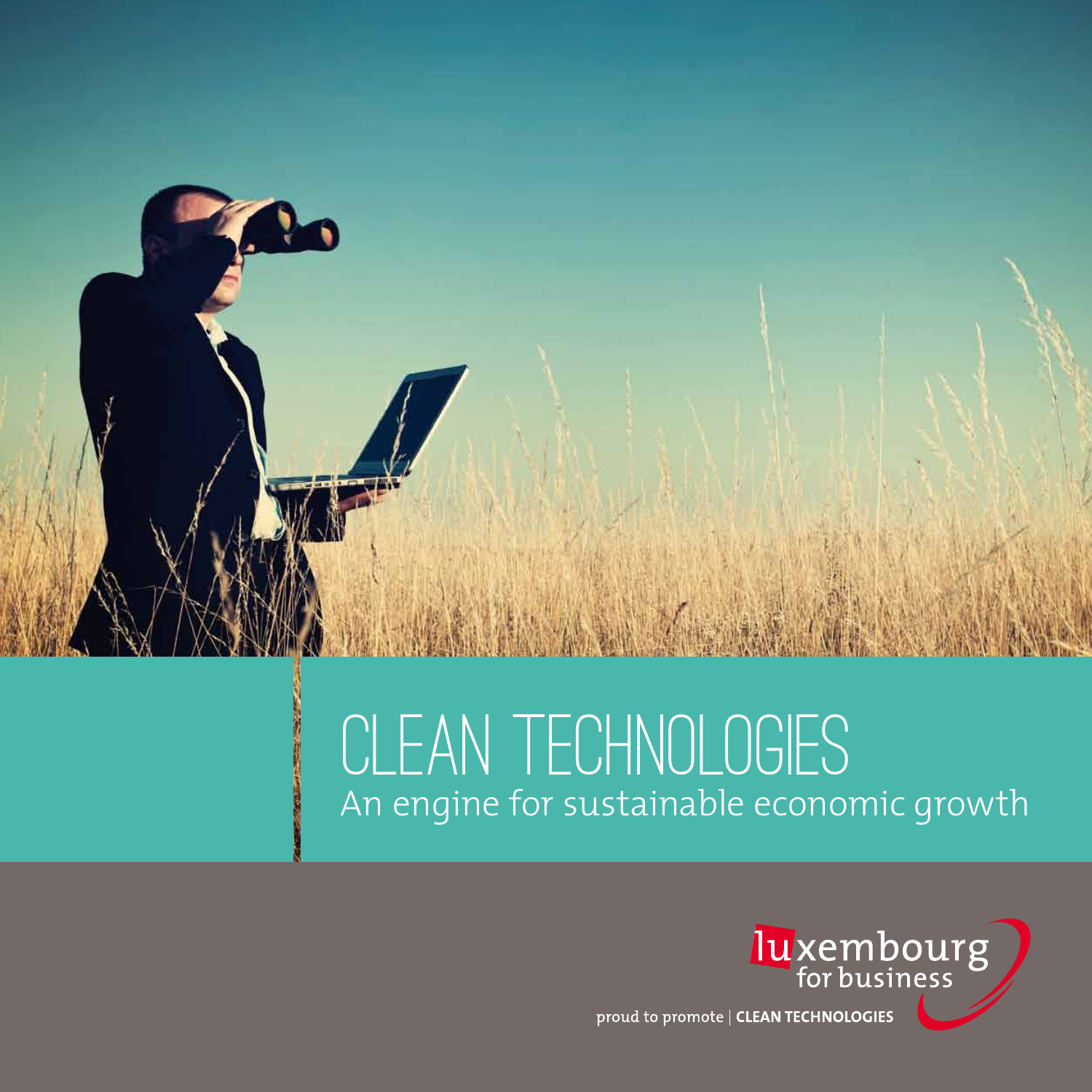# **28thJune 2012**

Chambre des Métiers **I** Luxembourg-Kirchberg **I** 4 PM

### **16:00 - 16:30**

Luxembourg´s challenges and opportunities for greening the country´s economy

**Etienne Schneider,** Minister of the Economy and Foreign Trade

#### **16:30 - 17:45**

#### Panel discussion: The future of green buildings

**Gerald Merveille,** Managing Director, CBRE **Christian Rech,** Engineer, Attorney, Cimalux **Frank Scholzen,** Professor, Mechanical Engineering, University of Luxembourg **François Thiry,** Owner, Polaris Architects

*Moderator: Patrizia Luchetta, Director New Technologies, Ministry of the Economy and Foreign Trade*

**17:45 - 18:30**  Keynote speech: 'Emerging clean energy and green technologies: opportunities for growth' **Gregory Kats,** President at Capital E, Venture Partner at Good Energies & author of 'Greening Our Built World: Costs, Benefits and Strategies'.

**18:30**  Reception